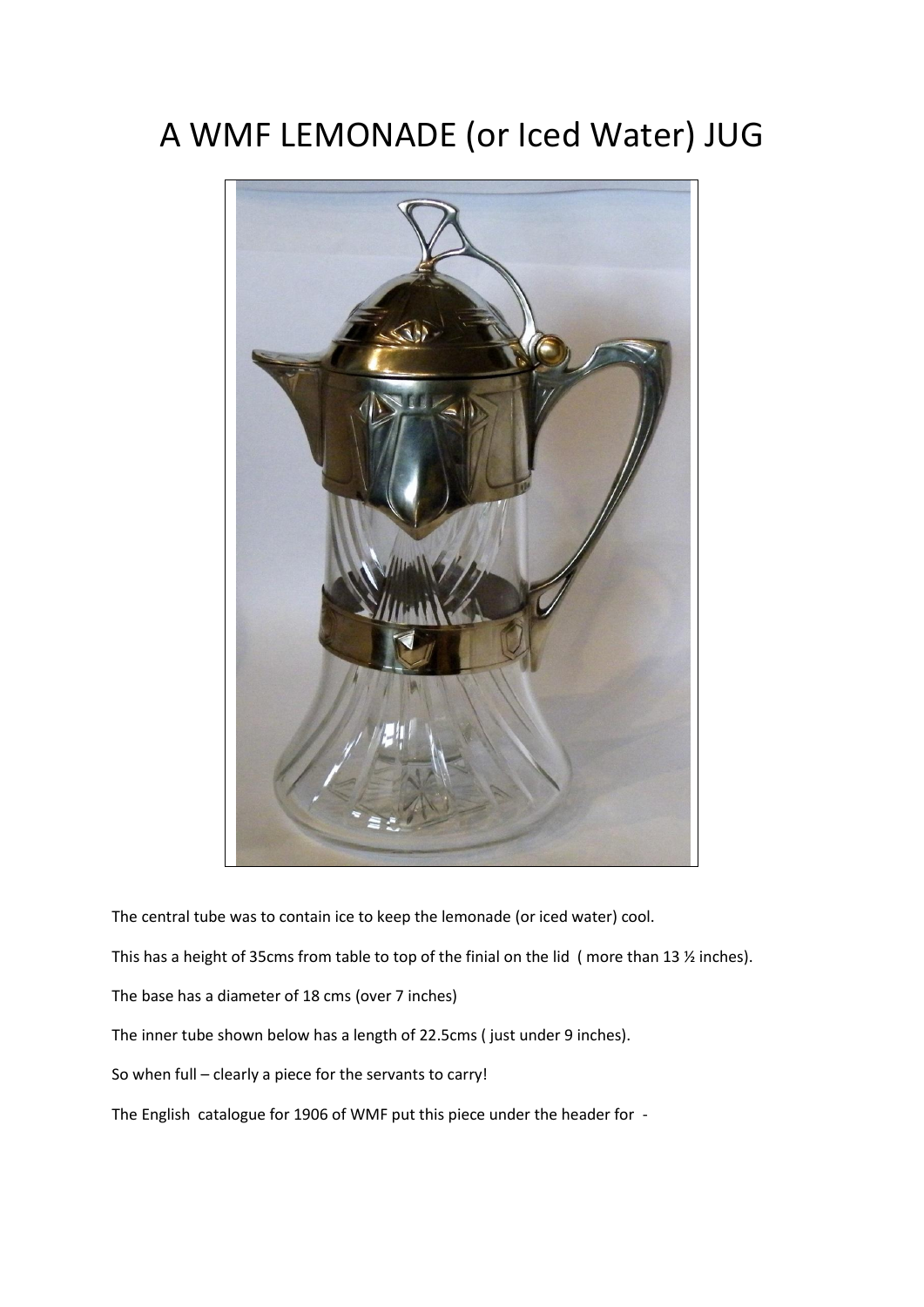"Water Bottles, Jugs & Services" (quoted as number 84) and this illustration is shown below for your interest after the website photos of the piece shown above and below - both in full and in its' component parts - and with 105 or more years of wear.

You can just about read the WMF identification on the second mark of the four shown below....



## The following and many more illustrations can also be seen in –

Art Nouveau

Domestic Metalwork